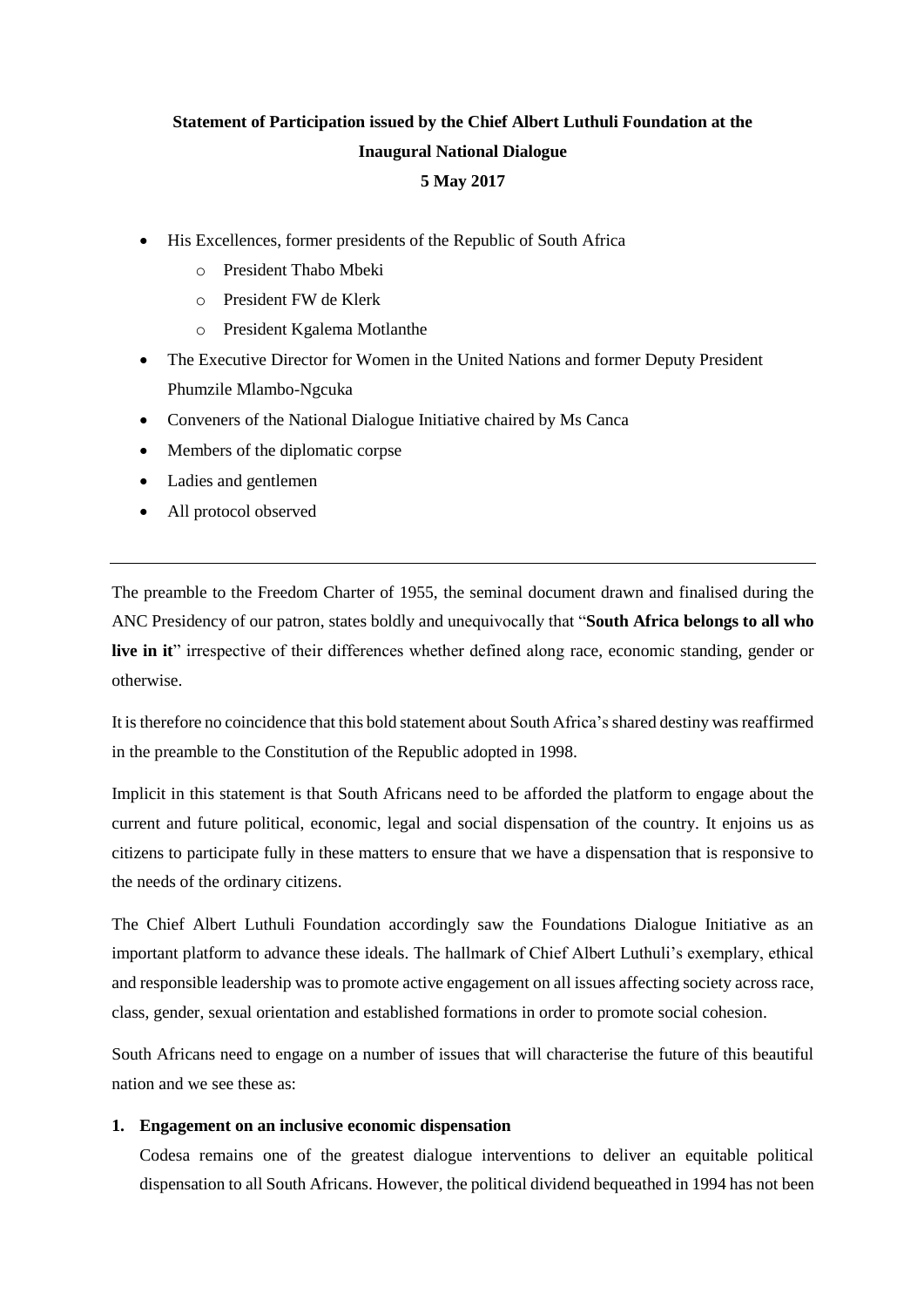met by an economic dividend to ensure that the ideals of the Freedom Charter are realised – the sense of economic belonging.

The country urgently needs to engage in an economic indaba lest the political gains are eroded by frustrations borne out of economic exclusion.

## **2. Engagement on inequality and poverty alleviation**

The WEF on Africa held this week has clearly demonstrated that exclusionary growth has a negative correlation with investment. The current trajectory where the country's wealth is concentrated in the hands of a tiny minority is as unsustainable in its inevitably destabilising consequences. The level of inequality and poverty in the republic is more endemic in rural households and is borne mostly by women and children, which is unacceptable in any humane society.

Central to poverty alleviation is a non-emotive dialogue about patterns of land ownership in the country to facilitate small scale farming – a pillar of Luthuli's philosophies. Experiences from India, Bangladesh and Ethiopia confirm that small scale farming that is integrated into the agriprocessing value chain accounts for close to 90% of the household income of the most marginalised in society.

Robust engagement in this regard is urgently required for South Africa to achieve this.

#### **3. Education and Youth formations**

Young people make up approximately 50% of the SA population yet are the most economically excluded with youth unemployment hovering in the 65% region. The education system remains the chief contributor to this parlous state, having humiliatingly failed to transform young lives. The manifestations of youth challenges are various social ills including the scourge of drugs and disease. This high degree of isolation results in despondency, depression, anxiety, psychosomatic disorders and low self-esteem.

The nation can ill afford to sacrifice the future corpse of leaders. The NFDI needs to put this firmly on its agenda.

## **4. Engagement on workers' rights**

Workers remain the backbone of the economy yet their voices are continuously been undermined by employers and trade union formations. Shop floor issues including the minimum wage, working conditions, mechanisation etc. are currently being sacrificed at the altar of political alignment and lobby groups. Worker formations are splitting up leading to a weakened labour movement.

We see NFDI providing a platform for these discussions to happen.